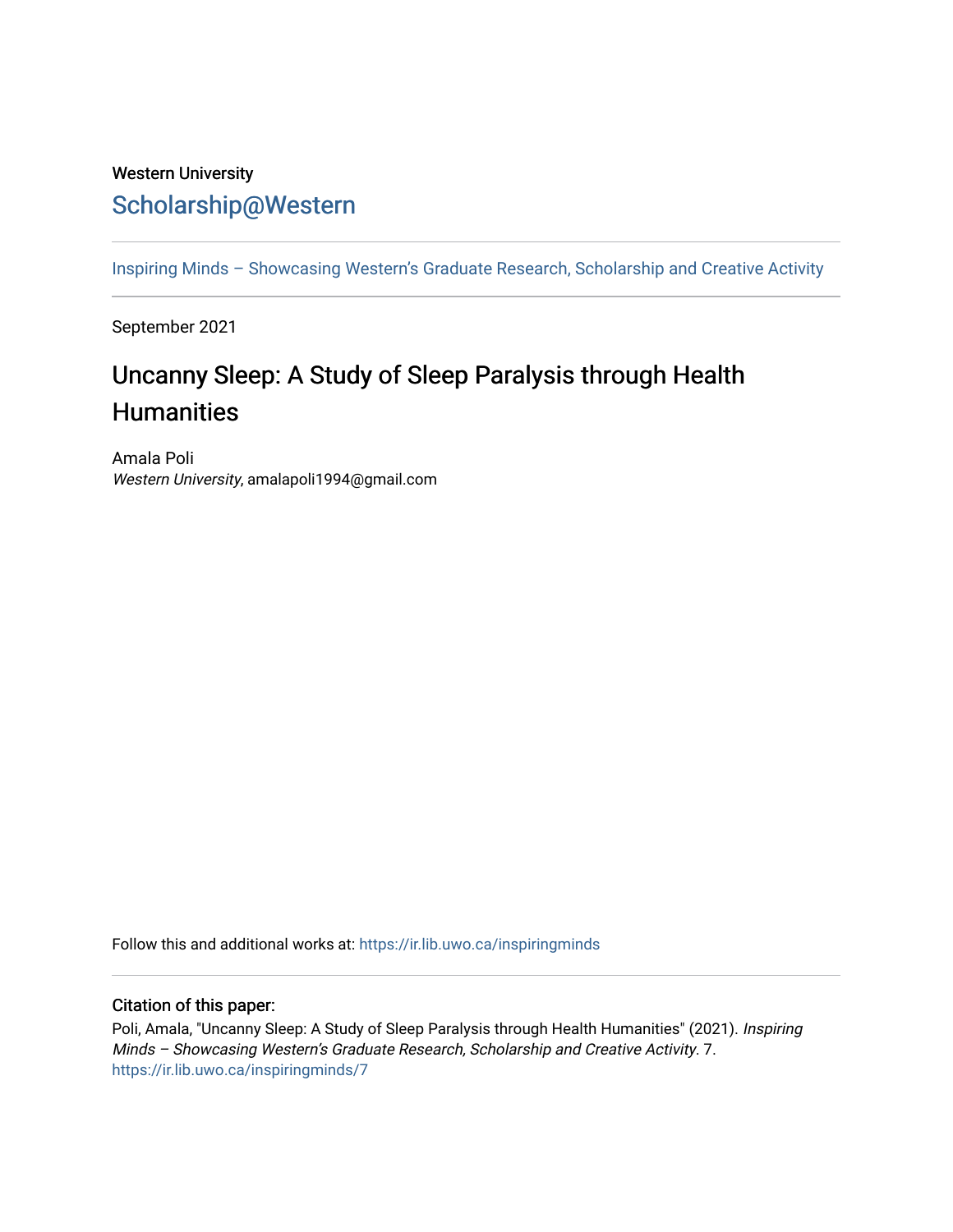## Name: Amala Poli Department of English PhD 3

#### Uncanny Sleep: A Study of Sleep Paralysis Through Health Humanities

Troubled sleep, its causes and remedies, find a recent focus in the turn to wellness – a discourse engaged in therapies through mindfulness, meditation, melatonin etc. aimed at improving sleep. My research studies a sleep disorder called sleep paralysis, an uncanny sleep event set apart by vivid hallucinations, a twilight consciousness trapped between waking and sleeping, and a state of terror caused by the inability to move. What is peculiar about sleep paralysis as a recognized sleep disorder is its affinity to the supernatural through ghosts, aliens, and hags that are reported in hallucinations. Using an interdisciplinary approach, I examine how late  $19<sup>th</sup>$  century British and Indian literature constitute an experimental and speculative sleep lab, where sleep paralysis emerges through horror and gothic literature to reveal radical uncertainties about the nature of bodies. The relationship between science and literature emerges through this research as mutually transformative in understanding sleep paralysis. (149 words)